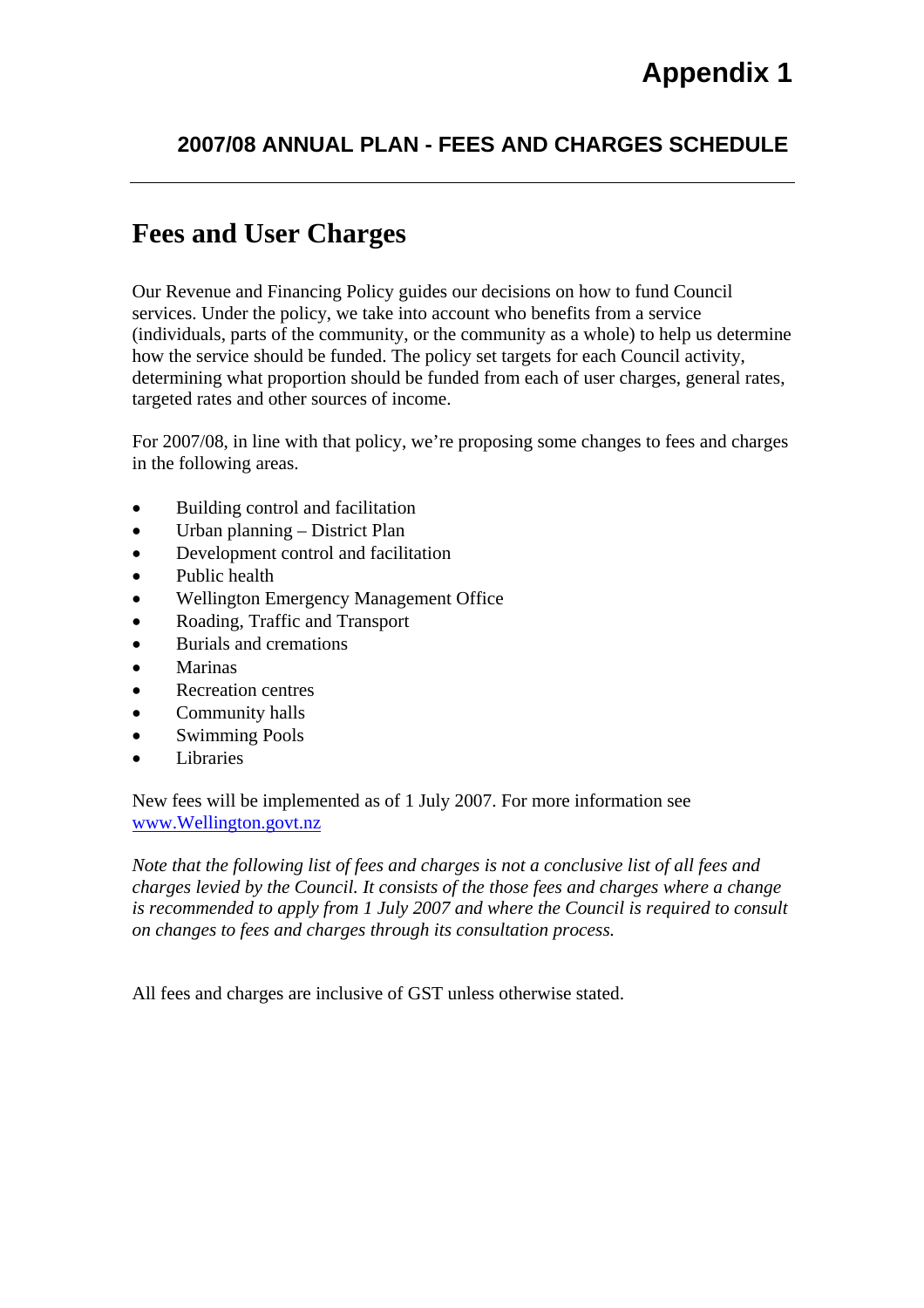### **Building control and facilitation**

|                                                                  | Fee $(\$)$     |
|------------------------------------------------------------------|----------------|
|                                                                  |                |
| <b>Building Permissions (incl. building inspection services)</b> |                |
|                                                                  |                |
| <b>Small Works</b>                                               |                |
| Drainage/Plumbing (<\$2,000)                                     | 256.25         |
| <b>Free Standing Fireplace</b>                                   | 166.25         |
| In-built Fireplace $($2,000)$                                    | 357.50         |
| <b>Additional Inspection Fee</b>                                 | 101.25         |
|                                                                  |                |
|                                                                  |                |
| <b>Building Consents</b>                                         |                |
| Lodging Fee                                                      | 90             |
| Code Compliance Certificate                                      | 90             |
|                                                                  |                |
| <b>Project Information Memorandum (PIM)</b>                      |                |
| PIM (if lodged with building consent):                           |                |
| Project value $<$ \$5,000                                        | 65             |
| $$5,001 - $12,000$                                               | 130            |
| $$12,001 - $50,000$                                              | 195            |
| $$50,001 - $250,000$                                             | 260            |
| $$250,001 +$                                                     | 455            |
| PIM only (not lodged with building consent):                     |                |
| $$5,000 - $250,001$                                              | $155 - 545$    |
|                                                                  |                |
| <b>Plan Check</b>                                                |                |
| $<$ \$,5000                                                      | 130            |
| $$5,001 - $12,000$                                               | 228            |
| $$12,001 - $25,000$                                              | 293            |
| $$25,001 - $50,000$                                              | 325            |
| $$50,001 - $75,000$                                              | 423            |
| \$75,001 - \$100,000                                             | 455            |
| $$100,001 - $250,000$                                            | 845            |
| $$250,001 - $500,000$                                            | 1,170          |
| $$500,001 - $1,000,000$                                          | 1,950          |
| $$1,000,000+$                                                    | $1,800+$       |
|                                                                  | 650 For each   |
|                                                                  | \$500k or part |
|                                                                  | thereof over   |
|                                                                  | \$1,000,000    |
|                                                                  |                |
| <b>Building Certificate (pre-requisite for liquor licence</b>    |                |
| application):                                                    |                |
| Where application received with application for town planning    |                |
| certificate                                                      | 130            |
| Where application received independently                         | 220            |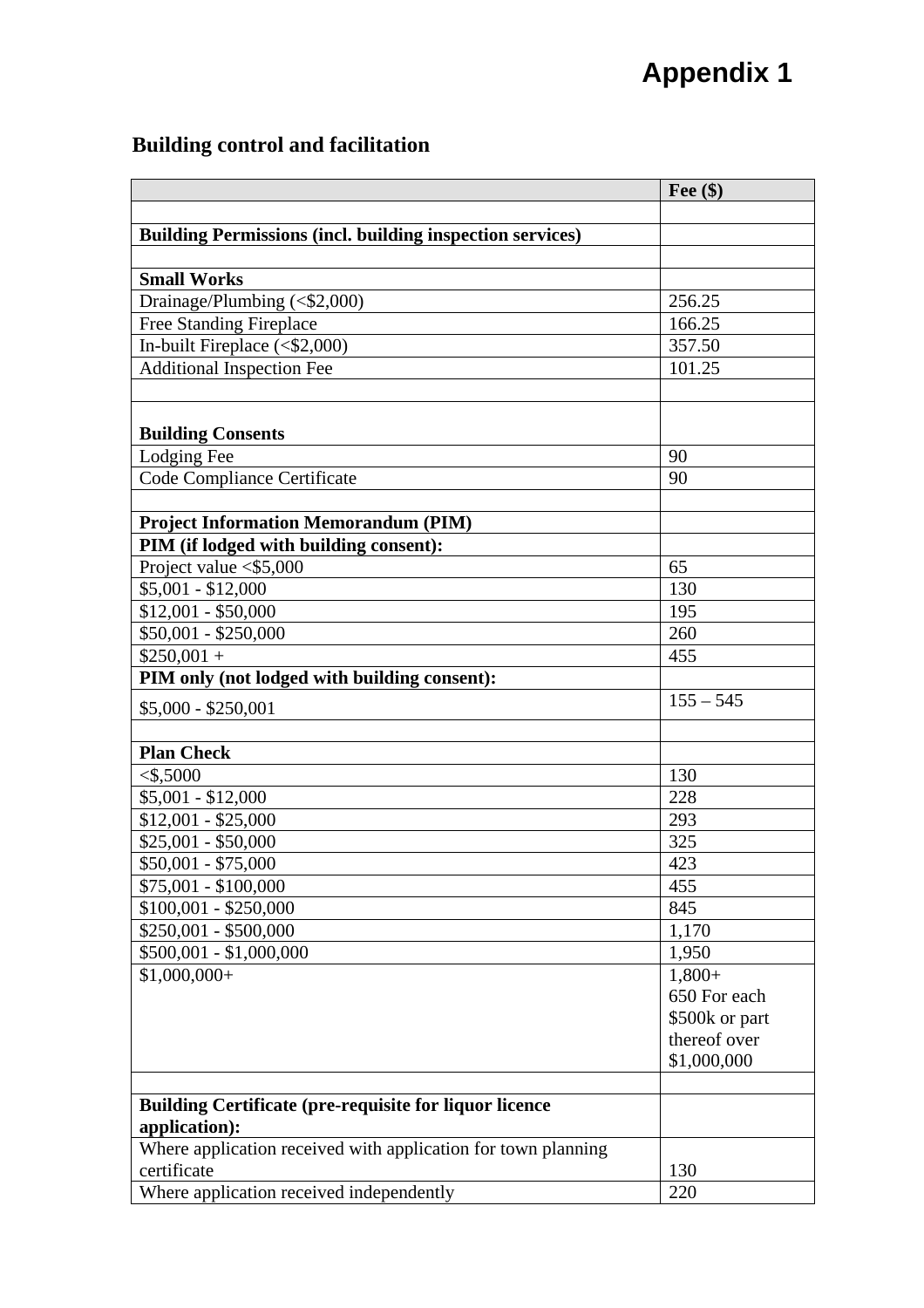|                                                                 | Fee $(\$)$     |
|-----------------------------------------------------------------|----------------|
|                                                                 |                |
| Certificates of Acceptance (includes lodging fee and inspection |                |
| deposit)                                                        |                |
| $<$ \$ 5,000                                                    | 458            |
| \$5001 - \$12,000                                               | 620            |
| $$12,001 - $25,000$                                             | 653            |
| $$25,001 - $50,000$                                             | 685            |
| $$50,001 - $75,000$                                             | 783            |
| \$75,001 - \$100,000                                            | 815            |
| $$100,001 - $250,000$                                           | 1,238          |
| $$250,001 - $500,000$                                           | 1,530          |
| $$500,001 - $1,000,000$                                         | 2,310          |
| $$1,000,000+$                                                   | $2,140+$       |
|                                                                 | 1,010 for each |
|                                                                 | \$500k or part |
|                                                                 | there of over  |
|                                                                 | \$1,000,000    |
|                                                                 |                |
| S77 Fees (Construction on two or more allotments)               |                |
| Processing time                                                 | 130            |
| Legal costs                                                     | Actual cost    |
| LINZ lodgement                                                  | Actual cost    |
|                                                                 |                |
| <b>Vehicle Access</b>                                           |                |
| Linked to a building consent or resource consent                | 260            |
| Received independently (small)                                  | 285            |
| Received independently (multiple)                               | 480            |
|                                                                 |                |
| <b>Vehicle Crossing</b>                                         |                |
| Initial Inspection Fee                                          | 130            |
| Vehicle Crossing Inspection Fee over 1 hour, per hour           | 130            |
|                                                                 |                |
| <b>Earthworks Consent</b>                                       |                |
| Linked to a building consent                                    | 195            |
| Received independently                                          | 285            |
| Processing time over 1 hour, per hour                           | 130            |
|                                                                 |                |
|                                                                 |                |
| <b>Amended Plan</b>                                             |                |
| Initial Fee (includes 1 hour processing time)                   | 197.50         |
| Process time over 1 hour, per hour                              | 130            |
|                                                                 |                |
| <b>Marquee Licenses</b>                                         |                |
| Consent                                                         | 130            |
| Inspection, per hour                                            | 135            |
|                                                                 |                |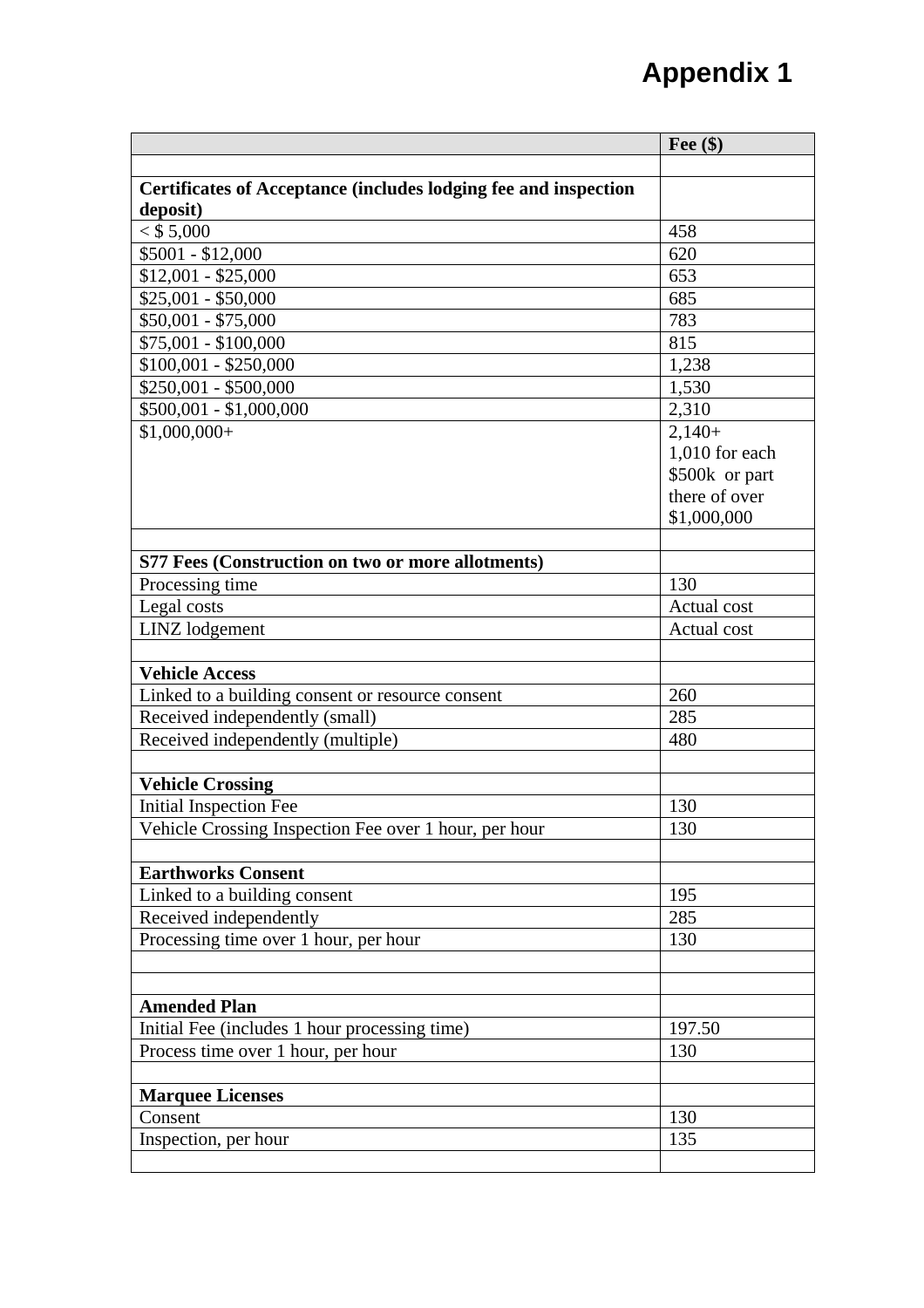| <b>Compliance schedule/ Building Warrant of Fitness</b>                                                                                    |                   |
|--------------------------------------------------------------------------------------------------------------------------------------------|-------------------|
| New compliance schedule (linked with Building Consent)                                                                                     | 130               |
| Alterations to compliance schedule (linked to Building Consent)                                                                            | 97.50             |
| Amendments to compliance schedule                                                                                                          | 225               |
| Building Warrant of Fitness - Annual Certificate                                                                                           | 135               |
| Building Warrant of Fitness Inspection, per hour                                                                                           | 135               |
|                                                                                                                                            |                   |
| <b>Fire Service reports</b>                                                                                                                | Actual cost       |
|                                                                                                                                            |                   |
| <b>Consultants reports</b>                                                                                                                 | Actual cost       |
|                                                                                                                                            |                   |
| <b>Structural Fee/ Producer Statements</b>                                                                                                 |                   |
| Structural fee for checking elements of specific design on projects                                                                        |                   |
| comprising structural works, not supported by a producer statement,                                                                        |                   |
| for:                                                                                                                                       |                   |
| single element<br>$\bullet$                                                                                                                | 395               |
| several separate elements                                                                                                                  | 560               |
|                                                                                                                                            |                   |
| major design aspects on project valued under \$250,000                                                                                     | 1,087.50          |
| major design aspects on larger projects<br>$\bullet$                                                                                       | 1,747.50          |
|                                                                                                                                            |                   |
| Structural fee for checking elements of specific design on projects<br>comprising structural works, supported by a producer statement for: |                   |
| single element<br>$\bullet$                                                                                                                | 196.25            |
| several separate elements<br>$\bullet$                                                                                                     | 278.75            |
|                                                                                                                                            |                   |
| major design aspects on project valued under \$250,000                                                                                     | 320               |
| major design aspects on larger projects<br>$\bullet$                                                                                       | 402               |
|                                                                                                                                            |                   |
| <b>Building Inspections</b>                                                                                                                |                   |
| Standard Inspection Fee: 45 minute inspection                                                                                              | 101.25            |
| Standard Final Inspection: 1 hour inspection                                                                                               | 135               |
| Engineering inspections (not covered by a Producers Statement),                                                                            | Actual cost, plus |
| including fire engineering, structural engineering for unusual                                                                             | 90                |
| proposal, specific design                                                                                                                  |                   |
|                                                                                                                                            |                   |
| <b>Swimming Pool</b>                                                                                                                       |                   |
| Fencing Inspection: first standard inspection free                                                                                         | Free              |
| Fencing Inspection: additional standard inspection $-45$ minutes                                                                           |                   |
| (first standard inspection free)                                                                                                           | 101.25            |
| Exemptions: Base fees (including 5.5 hours of processing time)                                                                             | 742.50            |
| Exemptions: processing costs after the initial 5.5 hours                                                                                   | 135               |
| Hearing costs                                                                                                                              | Actual cost       |
|                                                                                                                                            |                   |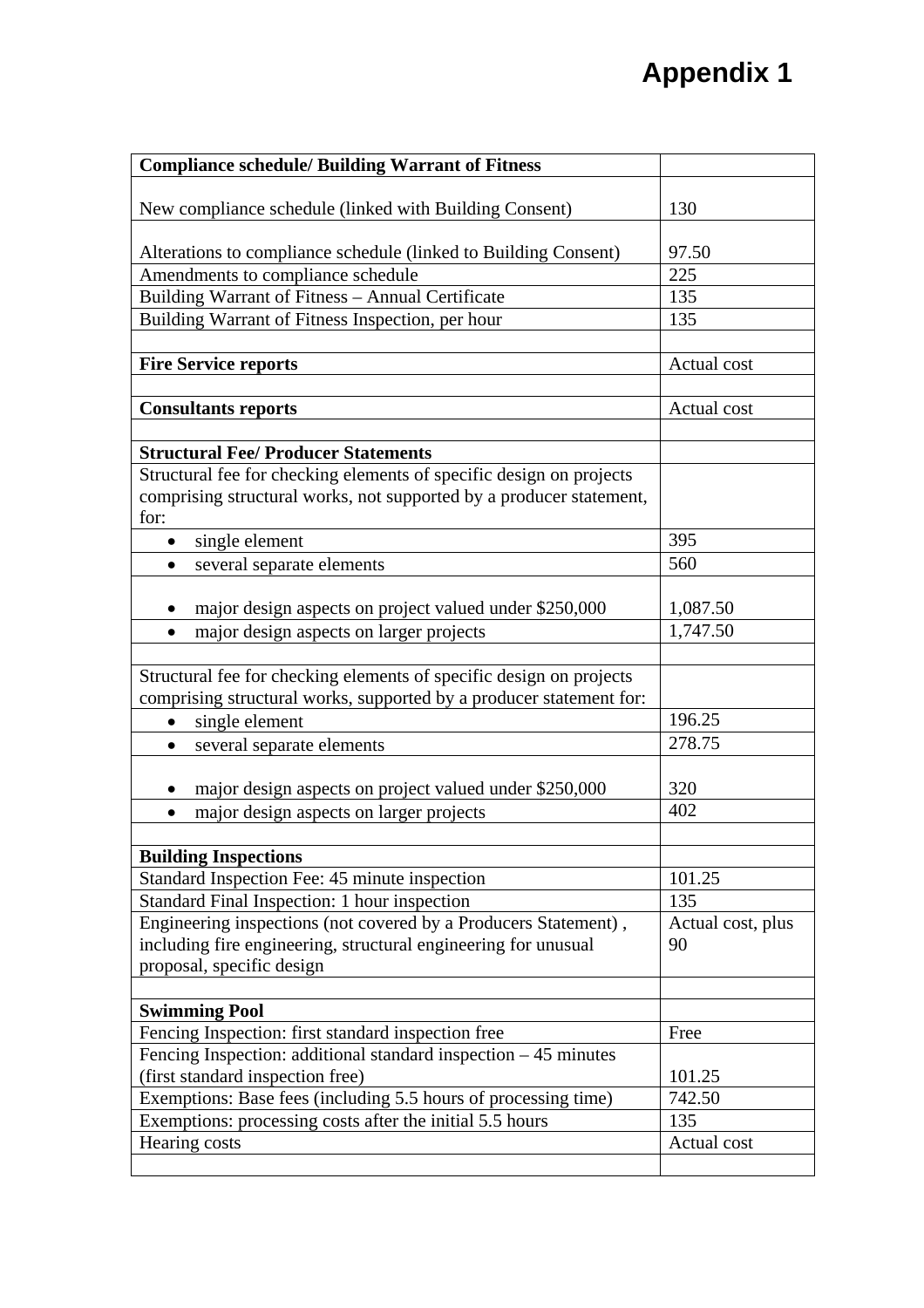| <b>Public Drainage</b>                                    |                     |
|-----------------------------------------------------------|---------------------|
|                                                           | \$400 for the first |
|                                                           | \$4,000 plus 8% of  |
|                                                           | the balance over    |
|                                                           | \$4,000 (excl)      |
| Consents – major works (with pipes)                       | GST)                |
|                                                           |                     |
| Consents – minor works (single manholes, sumps and leads) | 330                 |
|                                                           |                     |
| <b>Customer Services</b>                                  |                     |
| Pre-application meeting (per quarter hour)                | 32.50               |
| Monthly report of issued building consents                | 67.50               |
| <b>Administration Fee</b>                                 | 67.50               |
|                                                           |                     |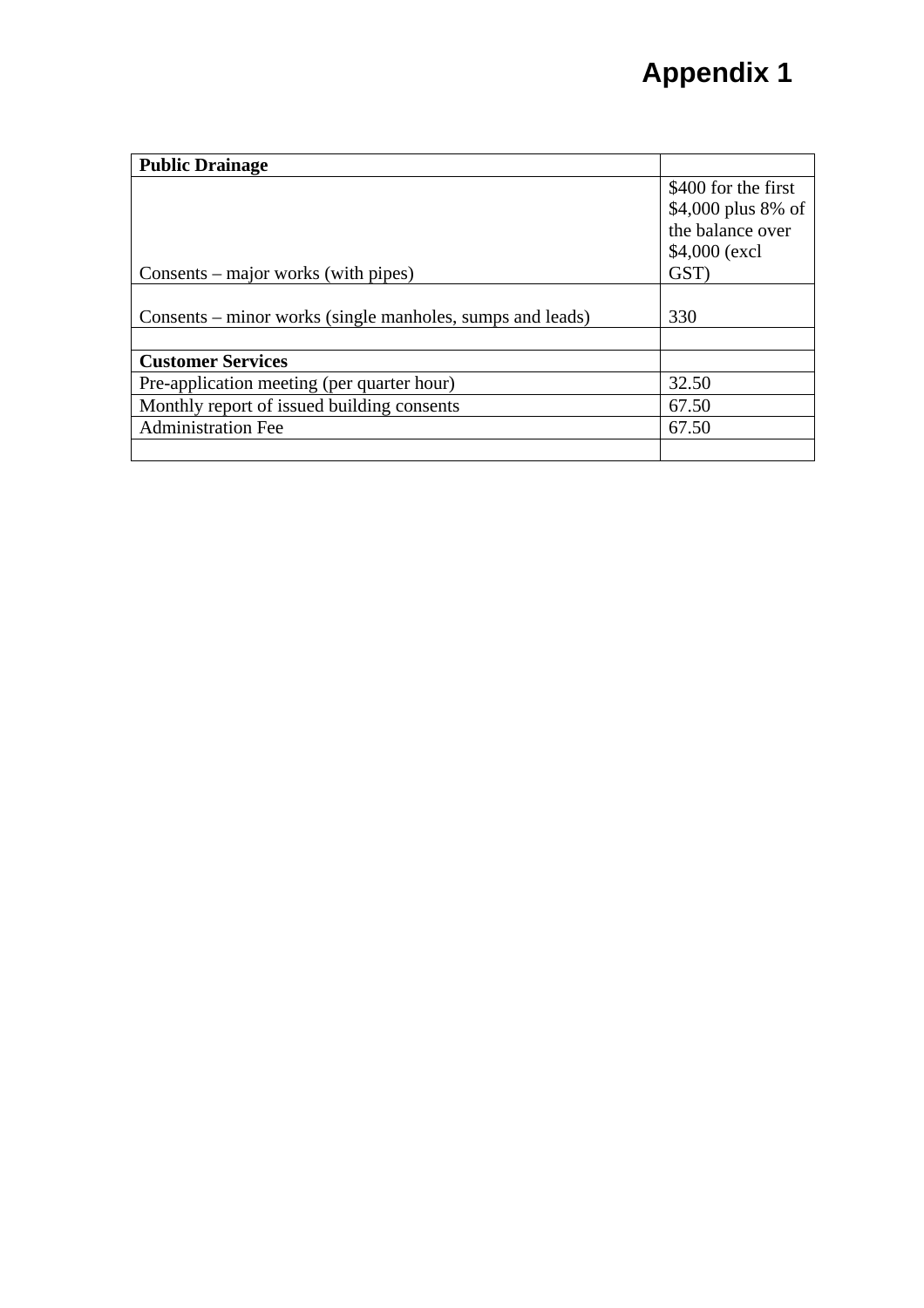#### **Public health fees**

|                                                 | Fee $(\$)$ |
|-------------------------------------------------|------------|
| <b>Trade Waste</b>                              |            |
| <b>Trade Waste Licence Fee:</b>                 |            |
| <b>Initial Application Fee</b><br>$\bullet$     | 161.25     |
| <b>High Risk</b><br>$\bullet$                   | 1,612.50   |
| <b>Medium Risk</b><br>$\bullet$                 | 806.25     |
| <b>Low Risk</b><br>$\bullet$                    | 268.75     |
| <b>Minimal Risk</b>                             | 86         |
| <b>Trade waste health fees:</b>                 |            |
| Grease traps                                    | 107.50     |
| Shared grease trap (per premises)               | 27.00      |
| Grit traps                                      | 107.50     |
| Charge after first hour (per hour)              | 107.50     |
| Monitoring (lab) charges                        | Actual     |
| <b>Collection and transport of trade waste:</b> |            |
| Initial application fee                         | 134.50     |
| Charge after first hour (per hour)              | 107.50     |
| Annual licence fee                              | 161.25     |
| Monitoring (lab) charges                        | Actual     |
|                                                 |            |
|                                                 |            |
| <b>Pavement Permissions</b>                     |            |
| <b>Initial Application</b><br>$\bullet$         | 165        |
| Renewal<br>$\bullet$                            | 82.5       |
| <b>Special Application</b><br>$\bullet$         | 220        |
| Central City (m2)<br>$\bullet$                  | 75         |
| Suburbs (m2)<br>$\bullet$                       | 45         |
|                                                 |            |

### **Development control and facilitation**

|                                                                        | Fee $(\$)$ |
|------------------------------------------------------------------------|------------|
| <b>Resource Consent Fees</b>                                           |            |
| Pre-application meetings (per hour) – planner/advisor $(2 \text{ pre}$ |            |
| application meetings are free of charge)                               | 115        |
| All consents: additional processing hours (per hour) –                 |            |
| planner/advisor                                                        | 115        |
| All consents: additional processing hours (per hour) – administrative  |            |
| officer                                                                | 60         |
| <b>Compliance Monitoring</b>                                           |            |
| Additional hours (per hour) – administrative officer                   | 60         |
| Additional hours (per hour) – planner/advisor                          | 115        |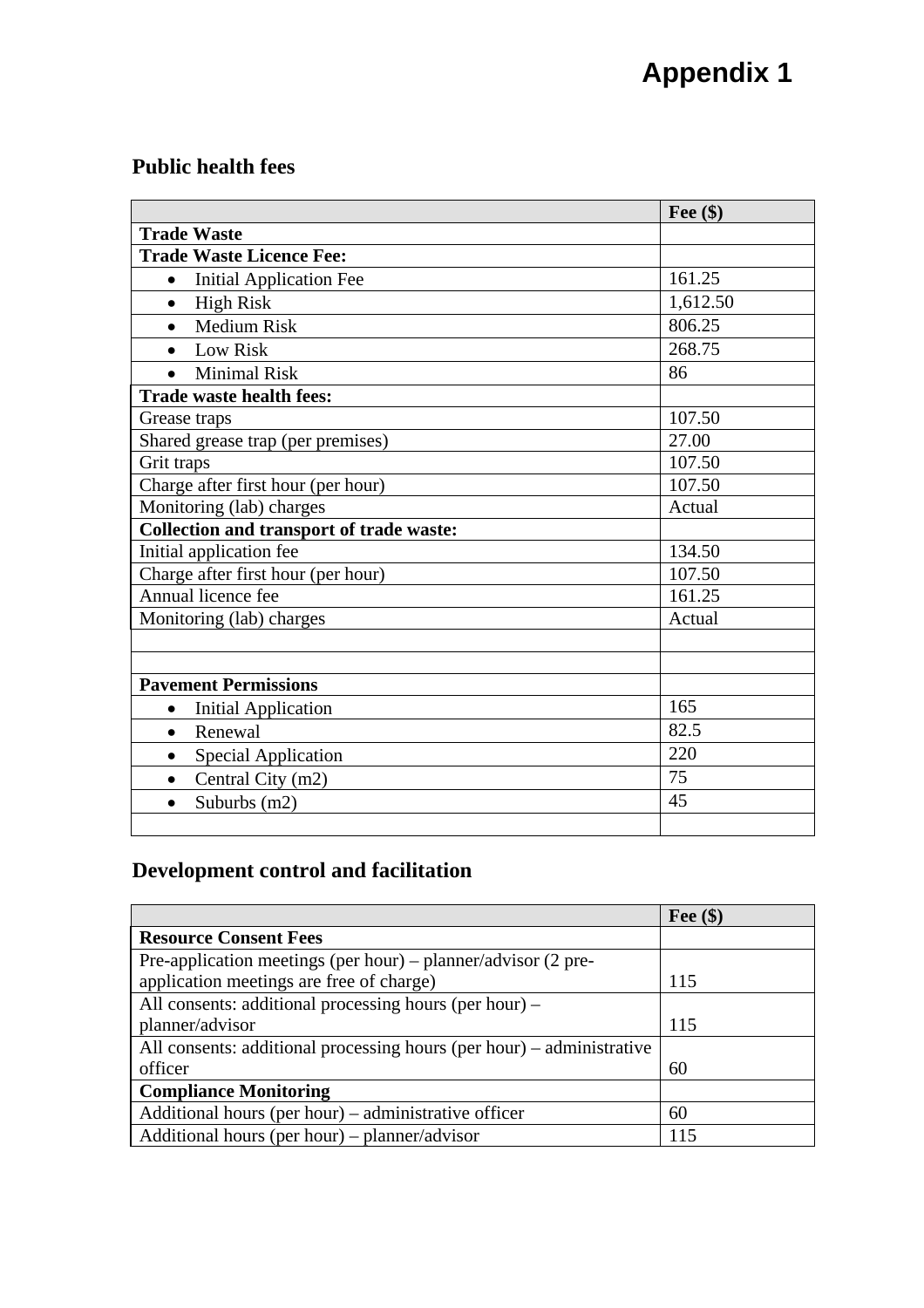#### **Urban Planning – District Plan**

The District Plan project generates revenue by processing private plan changes, designations and heritage orders on behalf of private entities. The calculation of the charge-out rate of \$115 per hour is based on the actual cost of the unit.

Under the RMA there are 2 types of fees. First are those fixed under section 36(1) RMA. Second are additional charges under section 36(3) RMA which are payable where the section 36(1) fee charged is not enough to cover Council's actual and reasonable costs. If the actual cost is less than the fee paid, a refund will be made to the applicant under section 36. Where a fixed fee applies, no refund or additional invoicing is made.

|                                                                 | Fee $(\$)$ |
|-----------------------------------------------------------------|------------|
| <b>Planning Policy</b>                                          |            |
| <b>Plan Changes</b>                                             |            |
| Application for District Plan change. (This covers the initial  |            |
| decision to accept plan change, mail out, processing            |            |
| submissions and further submissions, offer's report, hearing    |            |
| and decision provided that the fee only covers the plan change  |            |
| application process described to the extent that the            |            |
| planner/adviser time @ \$115 per hour and administrative        |            |
| officer time @ \$60 per hour and Council's further actual costs |            |
| do not exceed \$10,000. If Council's actual costs are more      |            |
| than \$10,000 Council will charge its actual and reasonable     |            |
| costs under section $36(3)$ in accordance with the additional   |            |
| charges set out below).                                         | 10,000     |
| <b>Designations and heritage orders</b>                         |            |
| Notice of requirement for designations and heritage orders (fee |            |
| is for assessing the application, notification, processing      |            |
| submissions, officer's report, hearing and recommendation       |            |
| provided that the fee only covers the designation or heritage   |            |
| order process described to the extent that the officer time @   |            |
| \$115 per hour and administrative officer time @ \$60 per hour, |            |
| and Councils further actual costs do not exceed \$5,000. If     |            |
| Council's actual costs are more than \$5,000 Council will       |            |
| charge its actual and reasonable costs under section $36(3)$ in |            |
| accordance with the additional charges set out below)           | 5,000      |
| <b>Additional charges applying to above</b>                     |            |
| Additional planner / advisor's time (per hour)                  | 115        |
| Additional administrative officer's time (per hour)             | 60         |
| <b>Fire Permits</b>                                             |            |
| <b>Urban Areas</b>                                              | 25         |
| <b>Road Works Notices</b>                                       |            |
| <b>Administration Fee</b>                                       | 55         |
| <b>Inspection Fee</b>                                           | 75         |
| <b>Trading in Public Places</b>                                 |            |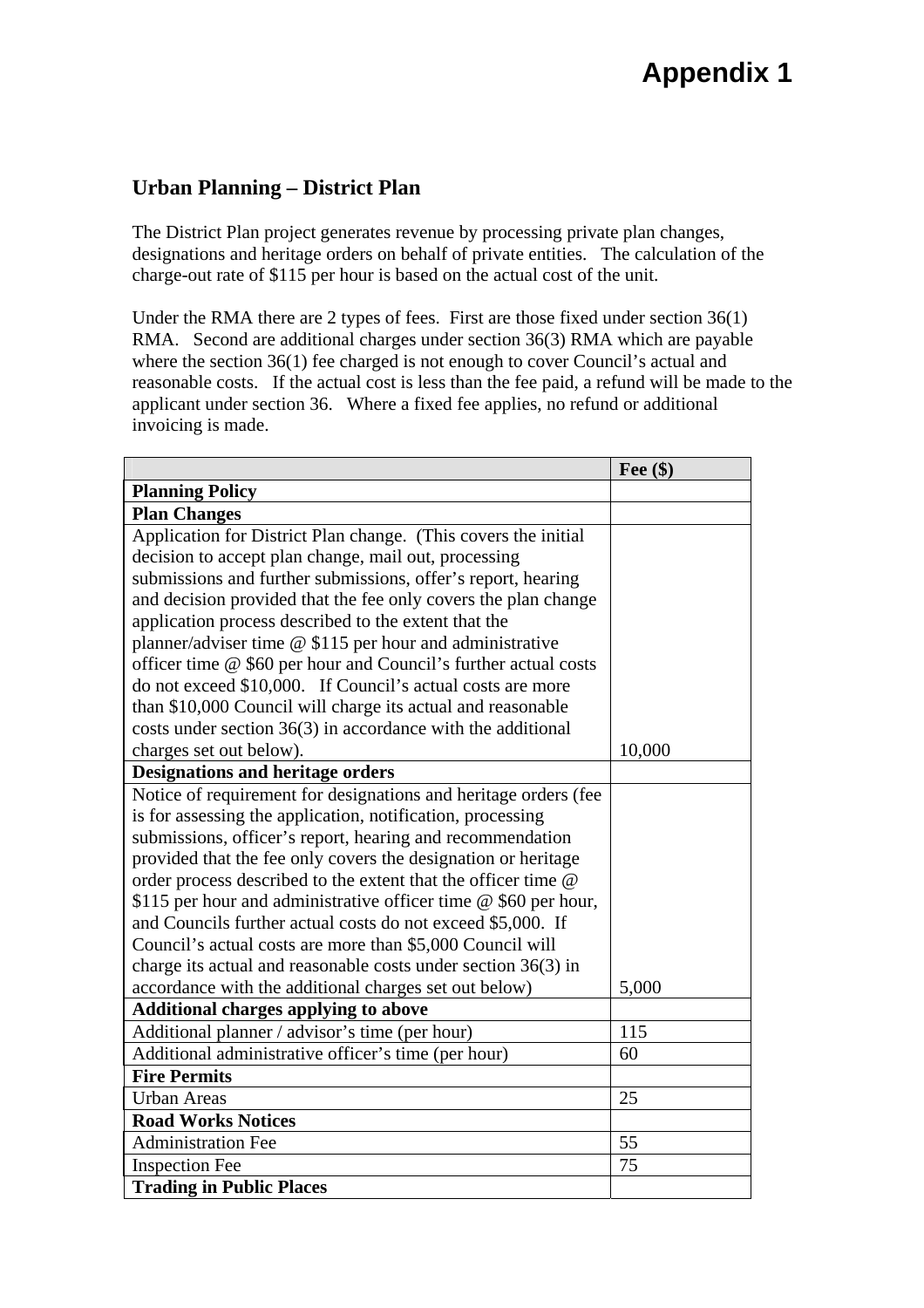|                                                                  | Fee $(\$)$ |
|------------------------------------------------------------------|------------|
| * Temporary Retail Stall Licence                                 |            |
| * Mobile Food Stall Licence                                      |            |
| * Recreational Equipment Hire Licence                            |            |
| Fees are as below, and to be reviewed annually:                  |            |
| Per application for processing (non-refundable, waived if the    |            |
| licence is competitively tendered out by the Council)            | 300        |
| Per license per year                                             | 400        |
| Per hour for any special considerations such as modifications    |            |
| to existing licenses                                             | 100        |
| In addition the Council may approve:                             |            |
| * Retail Kiosks                                                  |            |
| * Open Air Markets                                               |            |
| * Hawking                                                        |            |
| Retail Kiosks will have lease costs associated with them and     |            |
| the applicable processes and fees are yet to be established. No  |            |
| licence fees have been set for open air markets or hawking at    |            |
| this time but may be applied in future.                          |            |
| <b>Footpath Management</b>                                       |            |
| <b>Retail Displays</b>                                           |            |
| Per application for processing (non-refundable – becomes a       |            |
| deposit on the annual licence fee)                               | 300        |
| Per licence per year(less any application fee paid for the first |            |
| year)                                                            | 400        |
| Per hour for any special considerations such as modifications    |            |
| to existing licences                                             | 100        |
| Sandwich Boards, and other temporary obstructions such           |            |
| as welcome mats and menu boards                                  |            |
| CBD (fee per year)                                               | 150        |
| Suburbs (fee per year)                                           | 90         |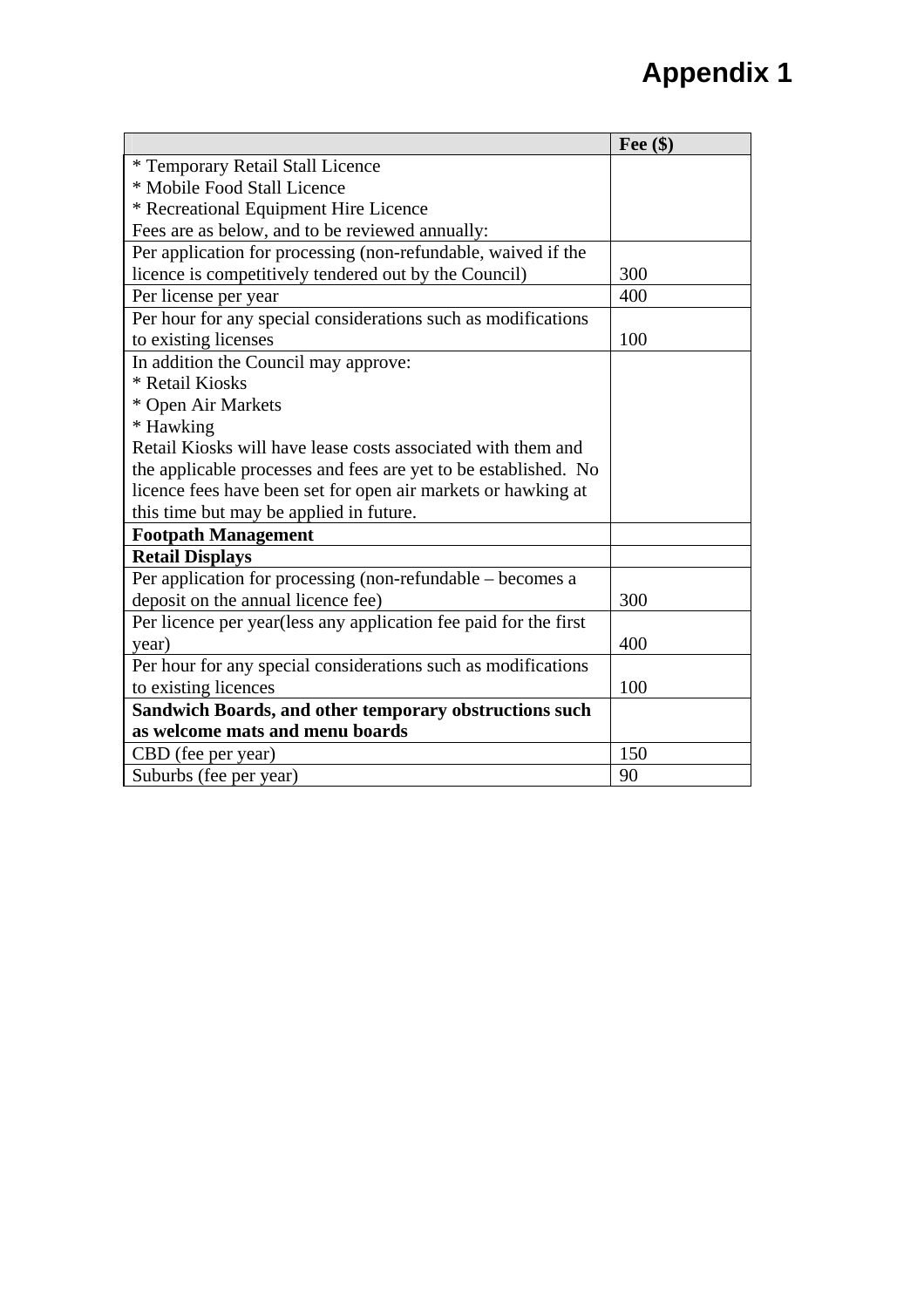#### **Burials and Cremations**

| (all burial and cremation fees excluding GST)          | Fee $(\$)$ |
|--------------------------------------------------------|------------|
| <b>Cremations</b>                                      |            |
| Delivery Only                                          | 480        |
| <b>Committal Service</b>                               | 495        |
| Full Service (1 Hour)                                  | 545        |
| Bio tissue (Wgtn Hospital)                             | 480        |
| Foetal Tissue (Wgtn Hospital)                          | 55         |
| <b>Ash Scattering</b>                                  | 60         |
| Ash Scattering overtime                                | 180        |
| <b>Express Ash</b>                                     | 180        |
| <b>Certificate of Cremation</b>                        | 40         |
| <b>Cremation Overtime</b>                              | 290        |
| Funerals booked after 3:30pm                           | 60         |
| Chapel Hire (per half hour)                            | 90         |
| <b>Chapel Hire for Burials</b>                         | 115        |
| <b>Chapel Hire for Cremations Elsewhere</b>            | 170        |
| Viewing Casket charge                                  | 70         |
| Public Holiday Fee                                     | 565        |
| Late Service Fee                                       | 115        |
| <b>Memorial Book Entry</b>                             | 80         |
|                                                        |            |
| <b>Burials at Karori</b>                               |            |
| <b>Ash Interments</b>                                  |            |
| Ash Plot (2 Interments)                                | 710        |
| Ash Plot (4 Interments)                                | 1,300      |
| Ash Interment                                          | 100        |
| <b>Ash Disinterment</b>                                | 200        |
| <b>Memorial Plots</b>                                  | 450        |
| Overtime – Ash Interments                              | 180        |
| Core Drilling Ash Interments                           | 200        |
| <b>Burials</b>                                         |            |
| Second Interment                                       | 1,015      |
| <b>Breaking of Concrete Floor</b>                      | 160        |
| Grave Reuse (Disinterment, Dig Down, Reinter below new |            |
| burial)                                                | 1,580      |
| <b>Grave Disinterment</b>                              | 1,580      |
| Vault Placement                                        | 250        |
| <b>Burial Overtime</b>                                 | 400        |
| Public Holiday Fee                                     | 790        |
| Funerals booked after 3:30pm Burial                    | 80         |
| <b>Niches</b>                                          |            |
| Single Bronze Niche (old)                              | 830        |
| Plaque (name, date of death, age)                      | 315        |
| Singe Bronze Niche (new)                               | 875        |
| Double Bronze Niche (new)                              | 1,100      |
| Double Granite Niche (new)                             | 1,100      |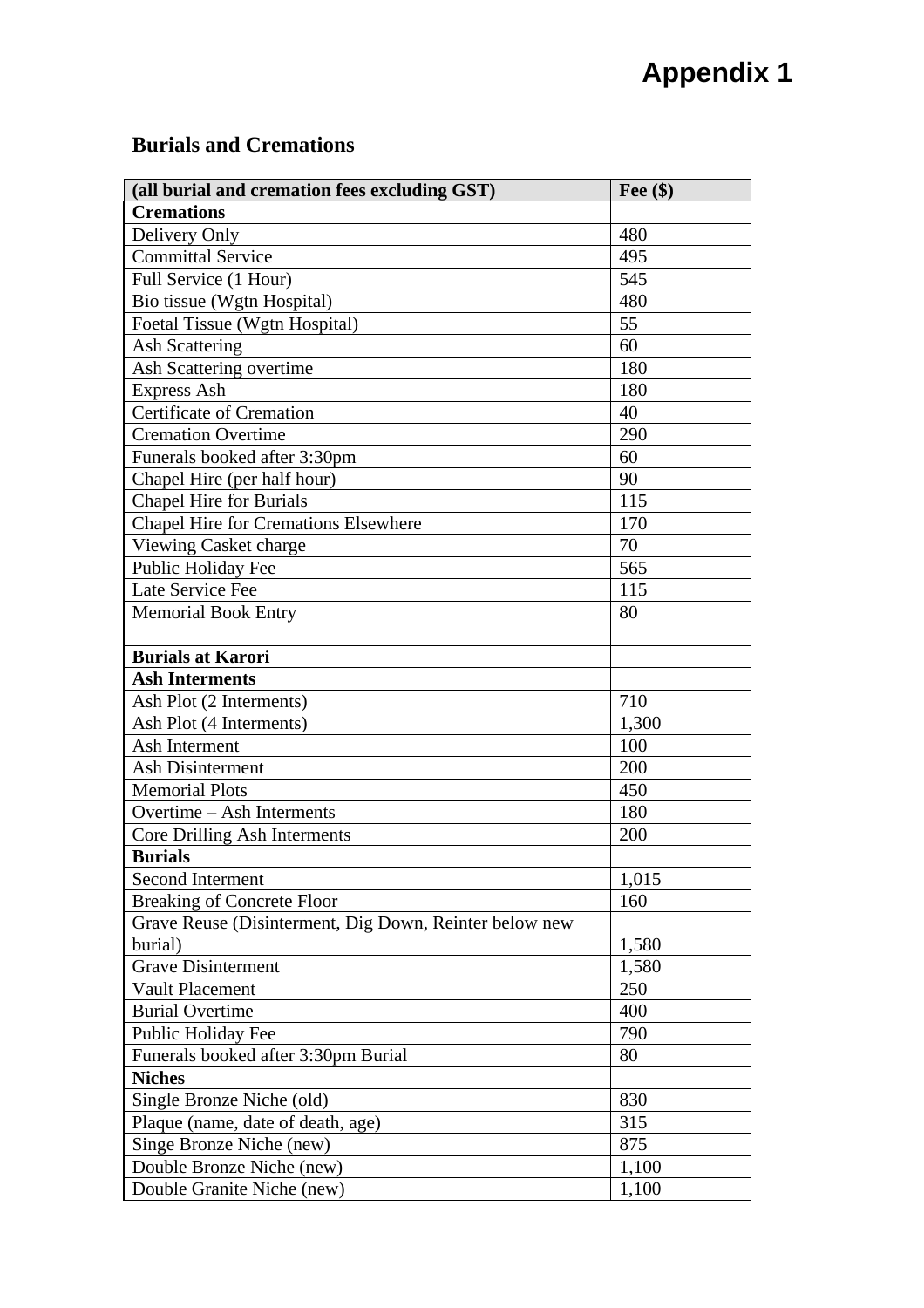| (all burial and cremation fees excluding GST) | Fee $(\$)$ |
|-----------------------------------------------|------------|
| Plaque (name, date of death, age)             | 395        |
| Niche placement/removal                       | 100        |
| Plaque placement/removal                      | 50         |
| Overtime niche placement                      | 90         |
| <b>Burials at Makara</b>                      |            |
| <b>Ash Interments</b>                         |            |
| Ash Beam (4 interments)                       | 225        |
| Ash Circle Plot                               | 450        |
| Ash Interment                                 | 100        |
| Beam fee                                      | 130        |
| Plot maintenance fee                          | 125        |
| <b>Lawn Cemetery</b>                          |            |
| Adult plot                                    | 780        |
| Plot maintenance                              | 340        |
| Babies plot                                   | 360        |
| Babies plot maintenance                       | 175        |
| Ash plot 2x2                                  | 200        |
| Beam fee                                      | 130        |
| <b>Denominational</b>                         |            |
| Plot                                          | 970        |
| Extra depth (per 300mm)                       | 170        |
| Plot maintenance                              | 480        |
| Beam fee                                      | 130        |
| Interment fee                                 | 555        |
| Interment fee - children                      | 110        |
| Interment fee – babies                        | 85         |
| $2nd$ interments                              | 790        |
| <b>Boards</b>                                 | 135        |
| <b>Miscellaneous</b>                          |            |
| Temporary grave markers                       | 100        |
| Permits                                       | 100        |
| Permit fee soldiers                           | 50         |
| Embossed plaque                               | 510        |
| Engraved plaque and $1st$ inscription         | 415        |
| $2nd$ inscription                             | 100        |
| Bronze plaques – wall plaques                 | 280        |
| Bronze plaques – rose garden                  | 280        |
| Bronze plaques - lawn plaques                 | 500        |
| Plaque refurbishment                          | 90         |
| Concrete stand for plaque                     | 70         |
| Courier fee                                   | 15         |
| Change of deed                                | 40         |
| Rimu Urn                                      | 30         |
| <b>Cancellation</b> fee                       | 115        |
| Funerals booked after 3:30pm burial           | 80         |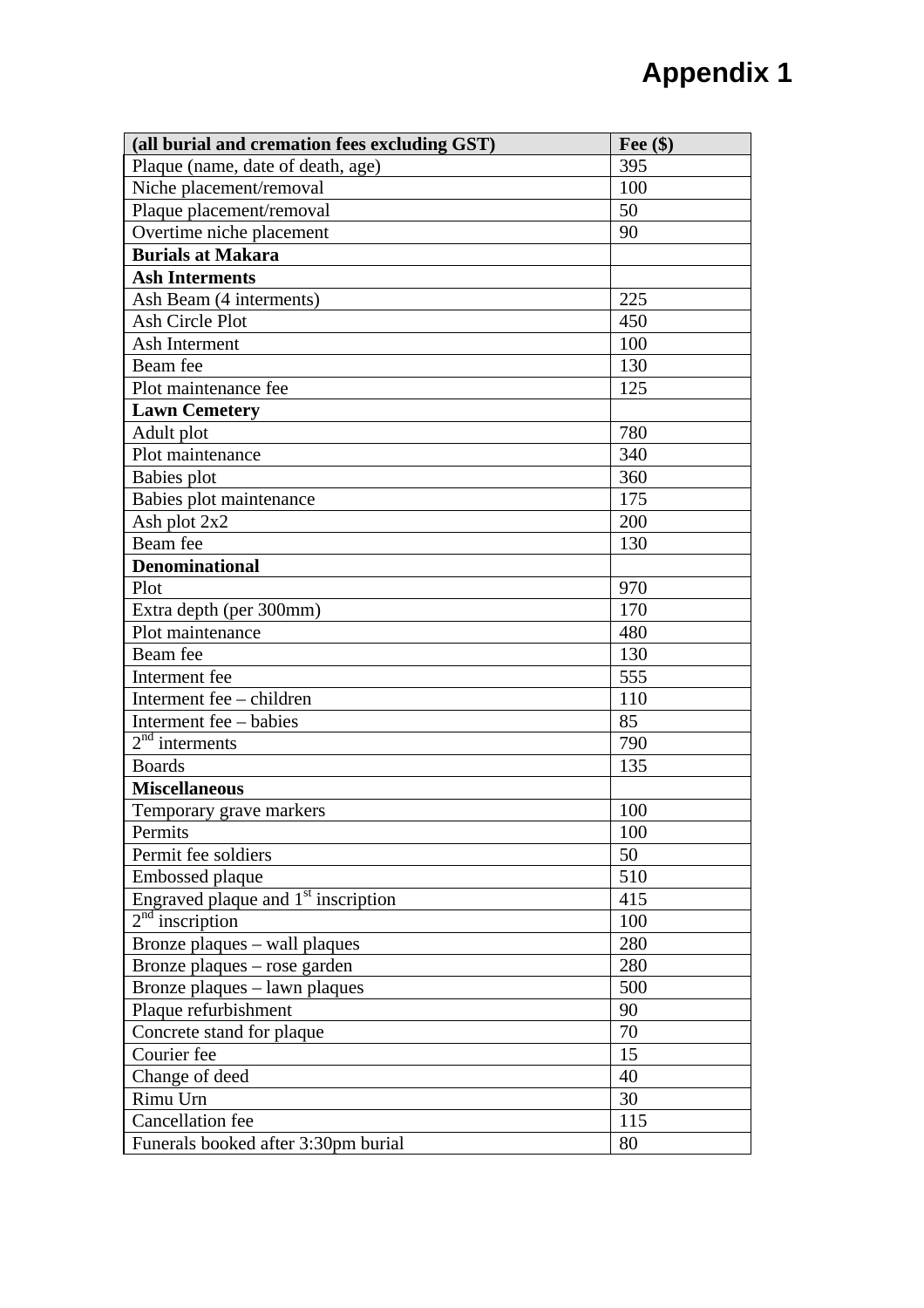#### **Marinas**

|                                                          | Fee (\$) /annum |
|----------------------------------------------------------|-----------------|
| <b>Evans Bay Marina (all fees excluding GST):</b>        |                 |
| Berths (8m to 20m)                                       | 2,118           |
| Berths (8m SR)                                           | 1,252           |
| <b>Boat Shed Small</b>                                   | 834             |
| <b>Boat Shed Medium</b>                                  | 1,669           |
| <b>Boat Shed Large</b>                                   | 2,504           |
| Dinghy Lockers                                           | 252             |
|                                                          |                 |
| <b>Clyde Quay Boat Harbour (all fees excluding GST):</b> |                 |
| Boat Shed (2 to 13)                                      | 1,673           |
| Boat Shed (14 to 27)                                     | 1,504           |
| Boat Shed (38B)                                          | 1,205           |
| Boat Shed (38A to 42B, 48A and 48B)                      | 1,733           |
| Boat Shed (43A to 47B)                                   | 2,007           |
| Moorings                                                 | 793             |
| Dinghy Racks                                             | 142             |

### **Recreation Centres**

|                                                      | Fee \$                 |
|------------------------------------------------------|------------------------|
| $\cdots$<br>$\mathbf{v}$<br>Facility<br>$\mathbf{H}$ | $\epsilon$<br>4<br>. . |

### **Swimming Pools**

|                                     | Fee $(\$)$ |
|-------------------------------------|------------|
| <b>Adult Swim</b>                   |            |
| Child Swim                          |            |
| Under $5's$                         |            |
| PTL Swim                            | 2.50       |
| <b>Family Pass</b>                  | 12.80      |
| Swim Membership - Adult (monthly)   | 50         |
| Swim Membership $-$ Child (monthly) | 30         |

## **Libraries**

|                                                      | Fee $(\$)$ |
|------------------------------------------------------|------------|
| Adult's DVD                                          |            |
| Child's DVD                                          | 0.50       |
| Young Adult's DVD                                    | 0.50       |
| <b>Reserve fees for Adults</b>                       |            |
| Overdue book or magazine fees for adults (per day)   | 0.60       |
| Overdue book or magazine fees for children (per day) | 0.30       |
| Adult's magazines                                    | 0.50       |